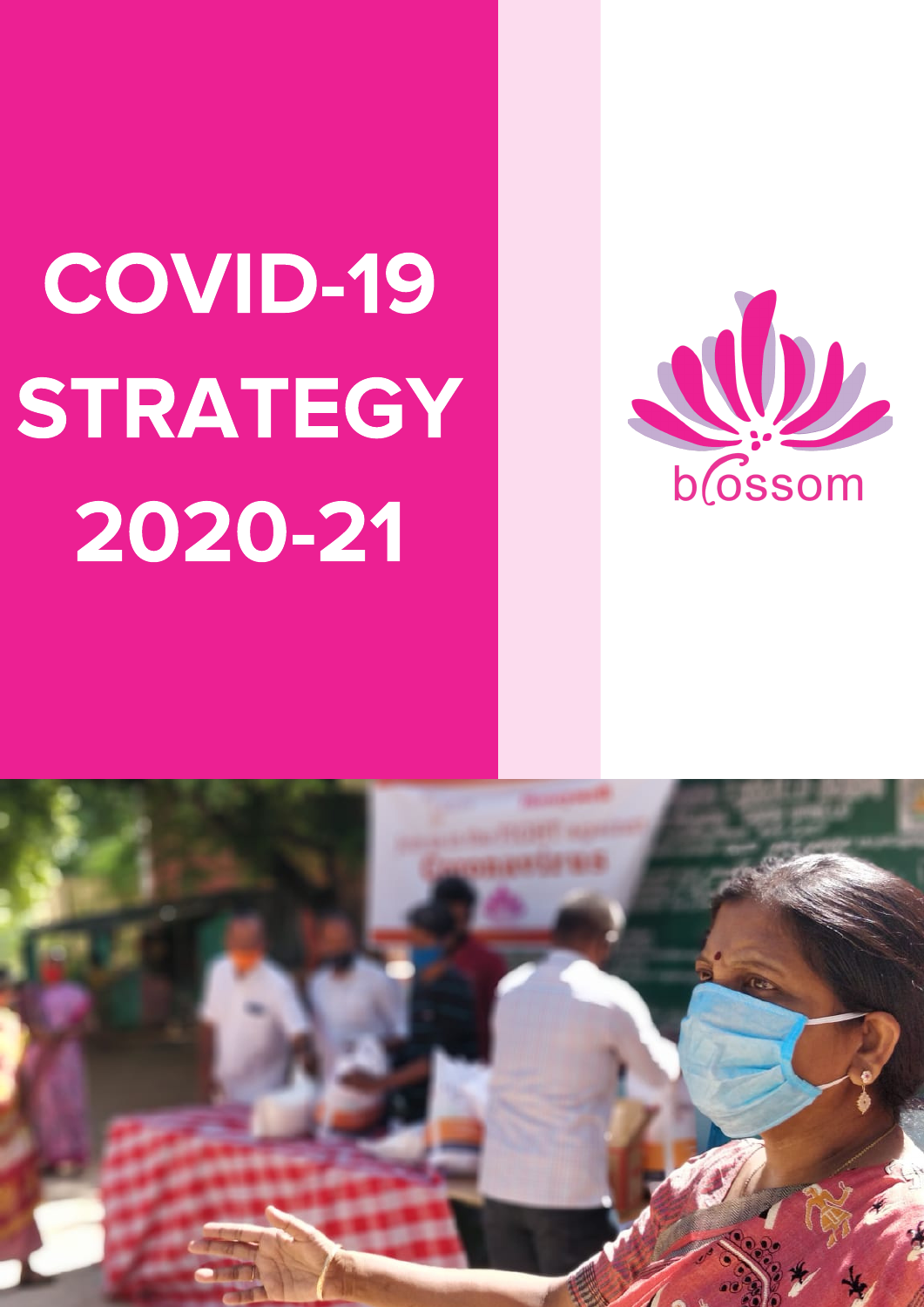The COVID-19 pandemic hit India for the first time at the beginning of 2020, with severe health, social and economic repercussions on the safety and well-being of the Indian population. The threat posed by the virus has continued over the year 2021, marked by a new wave of positive cases surging in April and reaching its peak towards May-June. Tamil Nadu has been one of the states most affected by the outbreak of COVID-19, which has added increasing stress on local communities and the most vulnerable segments of society. Blossom Trust has taken immediate action to respond to the threats posed by this pandemic. We have adapted and reassured operations, mobilised resources and implemented ad hoc responses to mitigate the devastating effects of the COVID-19 crisis on our beneficiaries while contributing to national efforts towards the containment of the virus.

## 1. Blossom Trust Response

Blossom Trust's adaptation measures have been multifold. On the one hand, it is undeniable that our operations have reduced or faced disruption, partly to ensure compliance with social distancing, safety and hygiene norms, and lockdown restrictions, and partly because of financial constraints exacerbated by the pandemic. On the other hand, we have reorganised our priorities to provide emergency relief and support long-term recovery for the hardest hit, marginalised communities.

### i) Rations Distribution - Madurai

The Madurai area has shown a significant incidence of positive cases, resulting in an increased number of households being unable to respond to their most basic needs, including food. In response to the ongoing crisis, between September to November 2020, the COVID-19 Emergency Distribution supported 2660 beneficiaries in over 15 locations across the Madurai urban area. The project targeted high-risk families and individuals, providing emergency kits to meet their most immediate needs, primarily food. 40% of beneficiaries were daily wagers or engaged in the informal sector. Over 650 people had pre-existing health conditions, of which nearly 25% were TB patients, followed by differently-abled and HIV-positive individuals.

#### ii) Greater Chennai Corporation

In partnership with the Health Department of the Greater Chennai Corporation (GCC), Blossom Trust was one of the 28 NGOs implementing the Community Intervention Program (CIP). The project ran from May to September 2020, covering 15 zones in the Chennai metropolitan area. During the Community Intervention Program, Blossom Trust reached 2879 households in 9 high-risk settlements in Chennai. Risk-profiling allowed identifying a vulnerable beneficiary pool, composed of almost 70% of individuals aged 60 years old or over, and patients with hypertension and Diabetes. Overall, of the 201 individuals referred to the healthcare facilities, 187 were tested for COVID-19. On average, about 40% of tested persons were discovered positive. What emerged from field data is a positive relationship between the increase in the number of people tested and those found positive to COVID-19. This data reflects the importance of testing to improve virus tracing, treatment and containment.

#### iii) Awareness Raising

As part of the GCC we also developed an awareness raising component. As COVID-19 awareness campaign based on handling Triune Hygiene Methods, was performed by Blossom Trust staff to 1,010 households. Topics included hand washing, mask wearing and disposing and how to maintain social distancing. Alongside performances, Blossom Trust has also increased advocacy and awareness on social media.

## Covid-19 Strategy